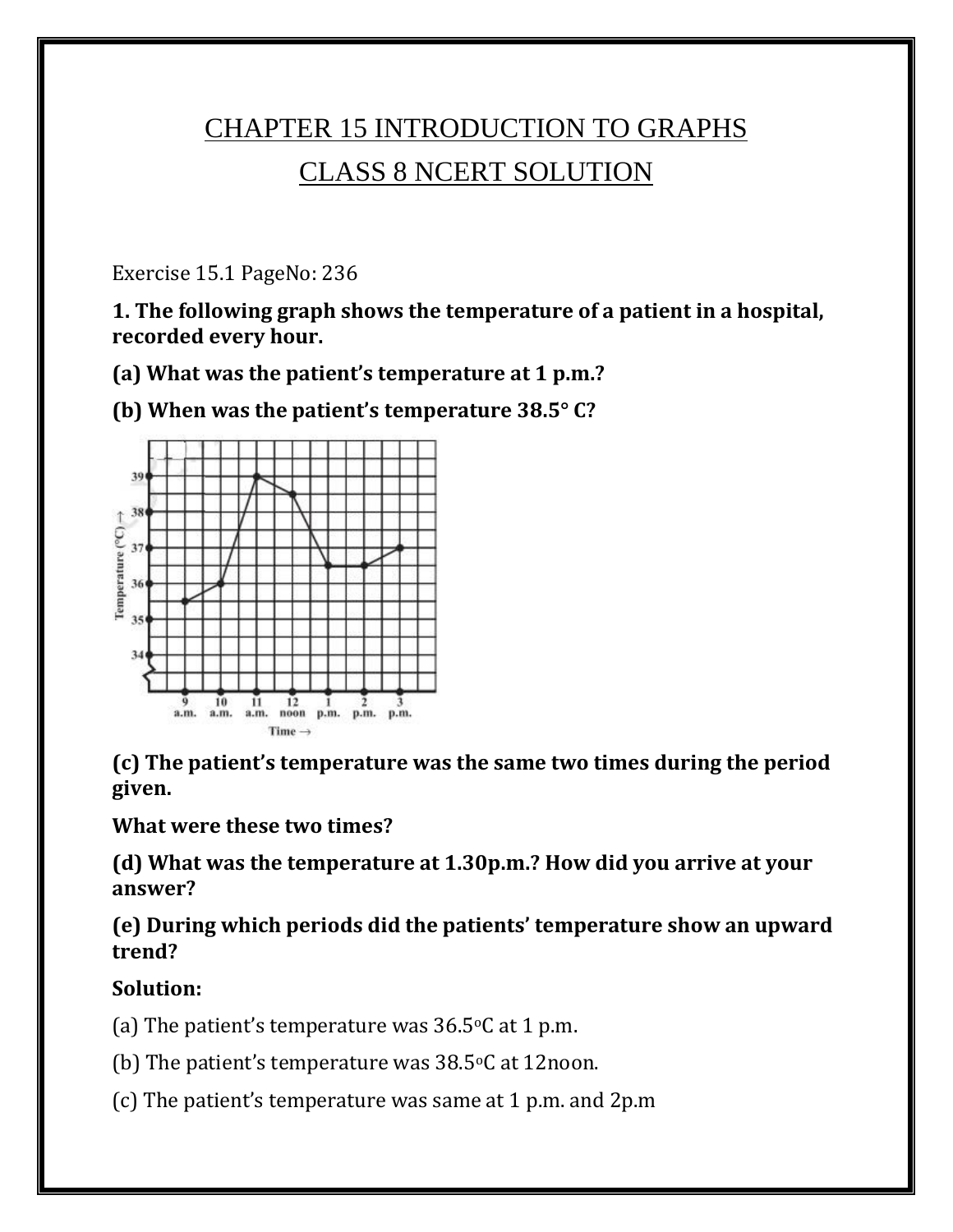(d) The temperature at  $1.30$  p.m. is  $36.5$  °C.

The point between 1p.m.and 2 p.m., x-axis is equidistant from the two points showing 1p.m. and 2p.m. Soit represents 1.30 p .m similarly the point on y axis, between  $36^{\circ}$ C and  $37^{\circ}$ C will Represent  $36.5^{\circ}$ C.

(e) The patient's temperature showed an upward trend from 9a.m.to 11a.m. and from 2 p.m. to 3 p.m.

**2. The following line graph shows the yearly sales figures for a manufacturing company.**



**(a) What were the sales in (i) 2002 (ii) 2006?**

**(b) What were the sales in (i) 2003 (ii) 2005?**

**(c) Compute the difference between the sales in 2002and 2006.**

**(d) In which year was there the greatest difference between the sales as compared to its**

**previous year?**

## **Solution:**

(a) The sales in:

(i) 2002 was Rs.4 crores and (ii) 2006 was Rs.8 crores

(b) The sales in:

(i) 2003 was Rs.7 crores and (ii) 2005 was Rs.10 crores.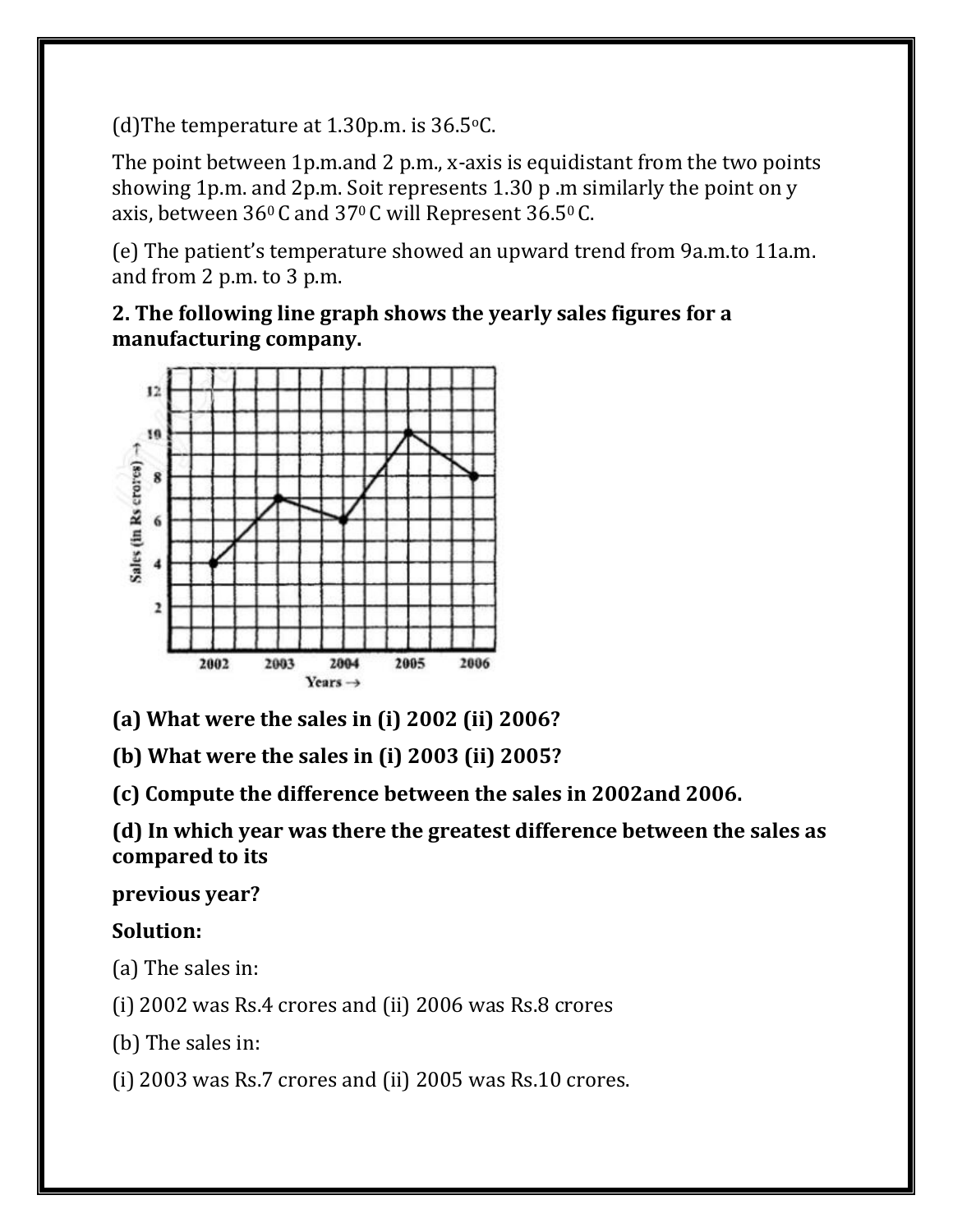(c) The difference of sales in 2002 and 2006 = Rs.8 crores–Rs.4 crores= Rs.4 crores

(d)In the year 2005, there was the greatest difference between the sales and compared to its previous year, which is (Rs. 10crores –Rs. 6crores) = Rs. 4crores.

**3. For an experiment in Botany, two different plants, plant A and plant B were grown under similar laboratory conditions. Their heights were measured at the end of each week for 3 weeks. The results are shown by the following graph.**



**(a) How high was Plant A after (i) 2 weeks (ii) 3weeks?**

**(b) How high was Plant B after (i) 2 weeks (ii) 3 weeks?**

**(c) How much did Plant A grow during the 3rd week?**

**(d) How much did Plant B grow from the end of the 2nd week to the end of the 3rdweek?**

**(e) During which week did Plant A grow most?**

**(f) During which week did Plant B grow least?**

**(g) Were the two plants of the same height during any week shown here? Specify.**

**Solution:**

(a)

(i)The plant A was 7 cm high after 2 weeks and

(ii) After 3 weeks it was 9 cm high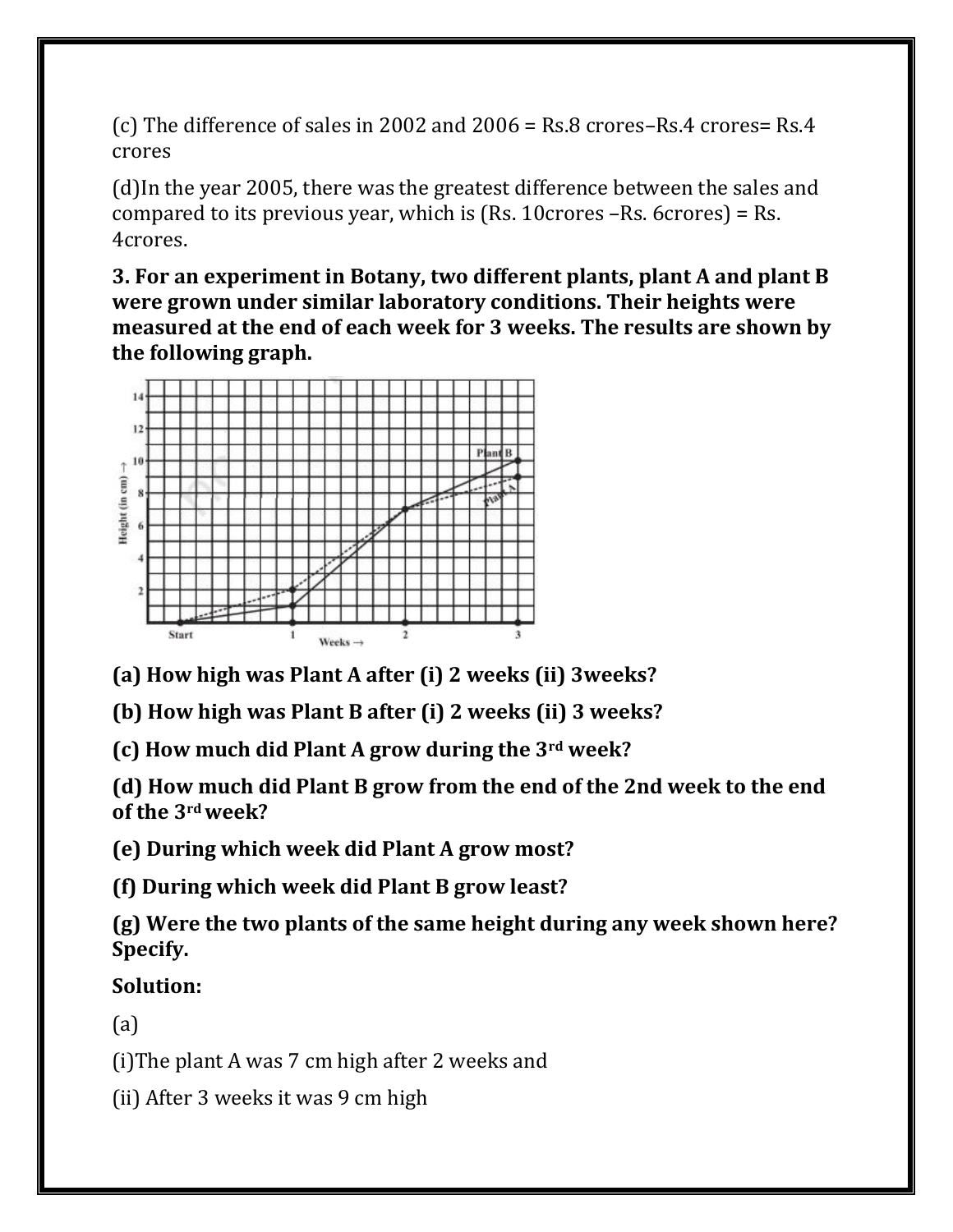(b)

(i)Plant B was also 7cm high after 2 weeks and

(ii) After 3 weeks it was 10 cm high

(c) Plant A grew=9 cm–7 cm = 2cm during  $3<sup>rd</sup>$  week.

(d) Plant B grew during end of the  $2<sup>nd</sup>$  week to the end of the  $3<sup>rd</sup>$ week= 10cm– 7cm= 3cm

(e) Plant A grew the highest during second week.

(f)Plant B grew the least during first week.

(g) Yes. At the end of the second week, plant A and B were of the same height, which is 7 cm.

**4. The following graph shows the temperature forecast and the actual temperature for each day of a week.**

**(a) On which days was the forecast temperature the same as the actual temperature?**

**(b) What was the maximum forecast temperature during the week?**

**(c) What was the minimum actual temperature during the week?**

**(d) On which day did the actual temperature differ the most from the forecast temperature?**



## **Solution:**

(a) On Tuesday, Friday and Sunday, the forecast temperature was same as the actual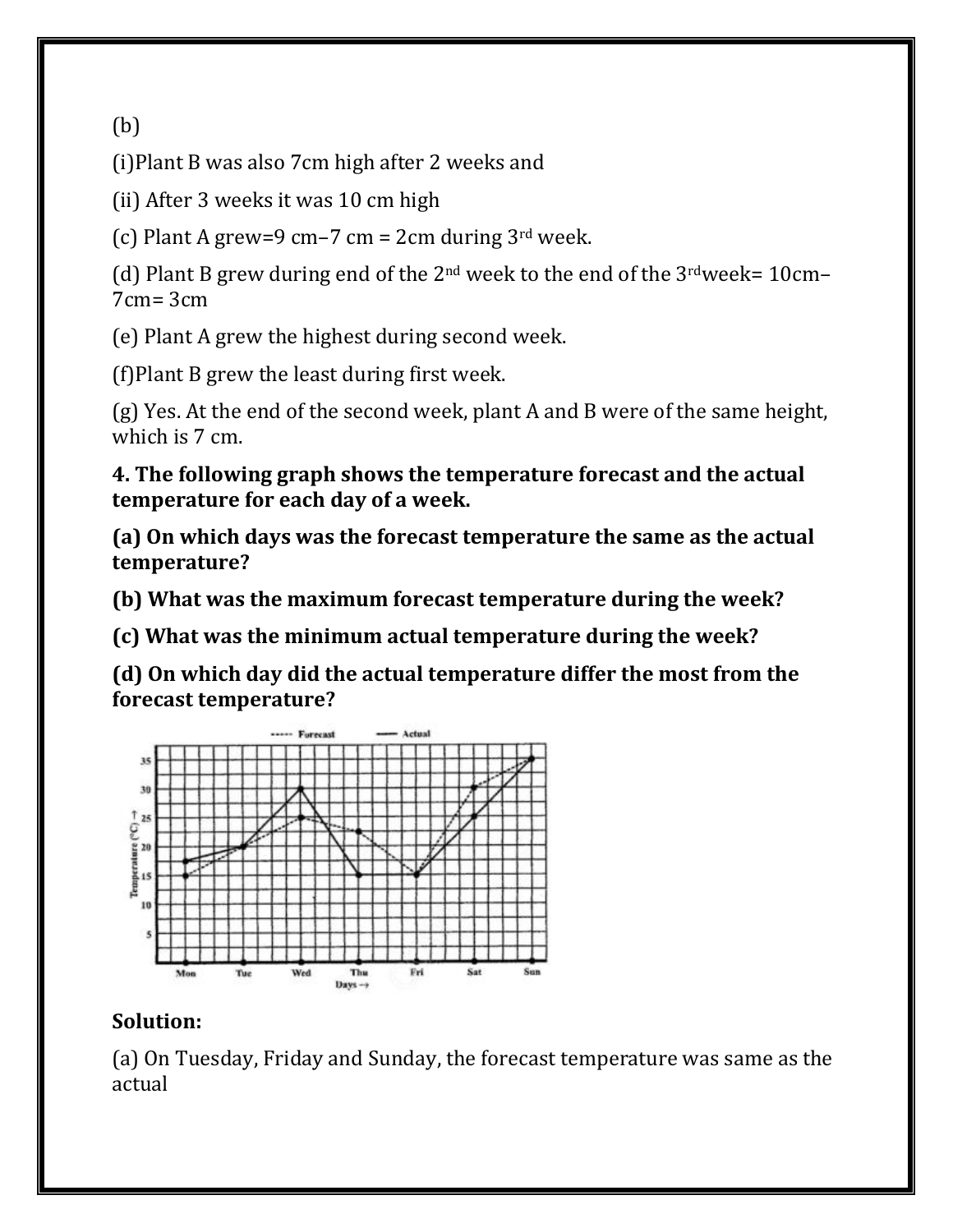temperature.

(b) The maximum forecast temperature was  $35^{\circ}$ C.

(c) The minimum actual temperature was  $15^{\circ}$ C.

(d) The actual temperature differed the most from the forecast temperature on

Thursday.

#### **5. Use the tables below to draw linear graphs**

**(a) The number of days a hill side city received snow in different years.**

| Year | zoc | 2004 | 2005 | 2006 |
|------|-----|------|------|------|
| Davs |     |      |      |      |

**(b) Population (in thousands) of men and women in a village in different years.**

| Year         | 2003 | 2004 | 2005 | 2006 | 2007 |
|--------------|------|------|------|------|------|
| No. of Men   | 12   | 12.5 |      | 13.2 |      |
| No. of Women |      | 119  | 13   | 13.6 |      |

#### **Solution:**

(a) Consider "Years" along x-axis and "Days" along y-axis. Using given information, linear graph will looks like:



(b) Consider "Years" along x-axis and "No. of Men and No. of Women" along yaxis (2 graphs). Using given information, linear graph will looks like: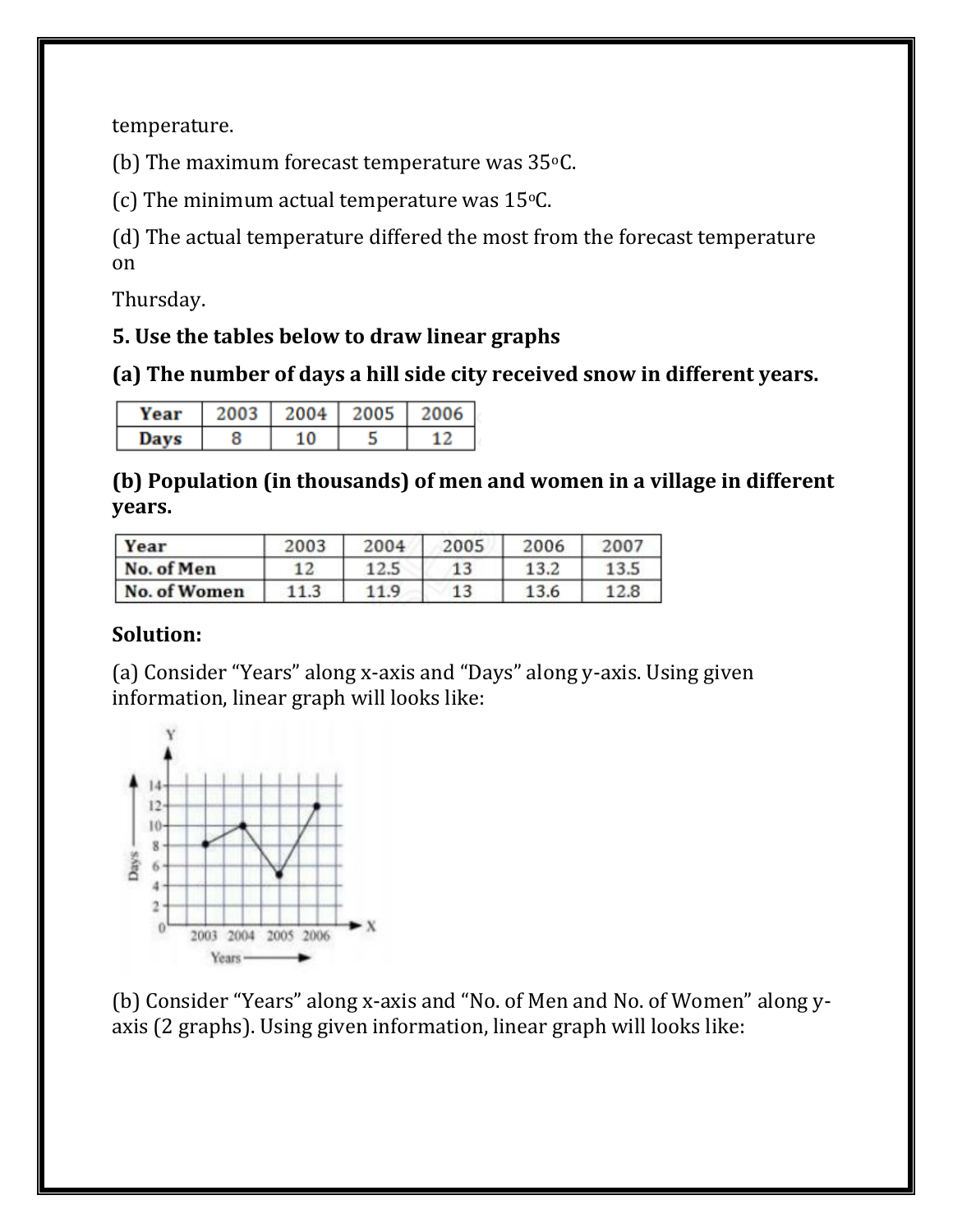

**6. A courier-person cycles from a town to a neighboring suburban area to deliver a parcel to a merchant. His distance from the town at different times is shown by the following graph.**

**(a) What is the scale taken for the time axis?**

**(b) How much time did the person take for the travel?**

**(c) How far is the place of the merchant from the town?**

**(d) Did the person stop on his way? Explain.**

**(e) During which period did he ride fastest?**



#### **Solution:**

- (a)  $4$  units = 1hour
- (b) The person took  $3 \frac{1}{2}$  hours for the travel.
- (c) It was 22 km far from the town.

(d) Yes, this has been indicated by the horizontal part of the graph. He stayed from 10 a.m. to 10.30 a.m.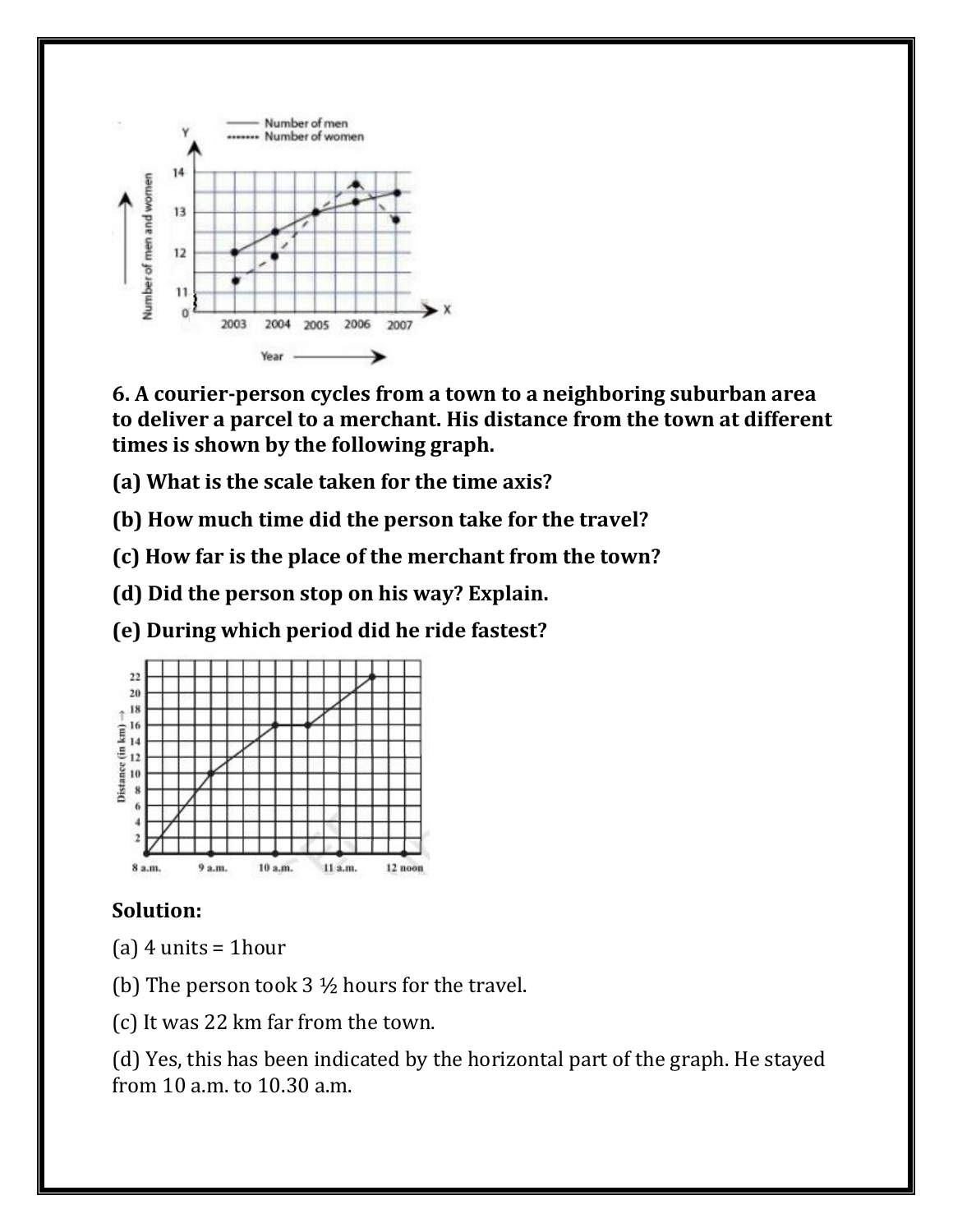(e) He rides the fastest between 8 a.m. and 9a.m.

**7. Can there be a time-temperature graph as follows? Justify your answer.**



#### **Solution:**

(i) It is a time-temperature graph. It is showing the increase in temperature as time increases.

(ii) It is a time-temperature graph. It is showing the decrease in temperature as time increases.

(iii) The graph figure (iii)is not possible since temperature is increasing very rapidly

which is not possible.

(iv) It is a time-temperature graph. It is showing constant temperature.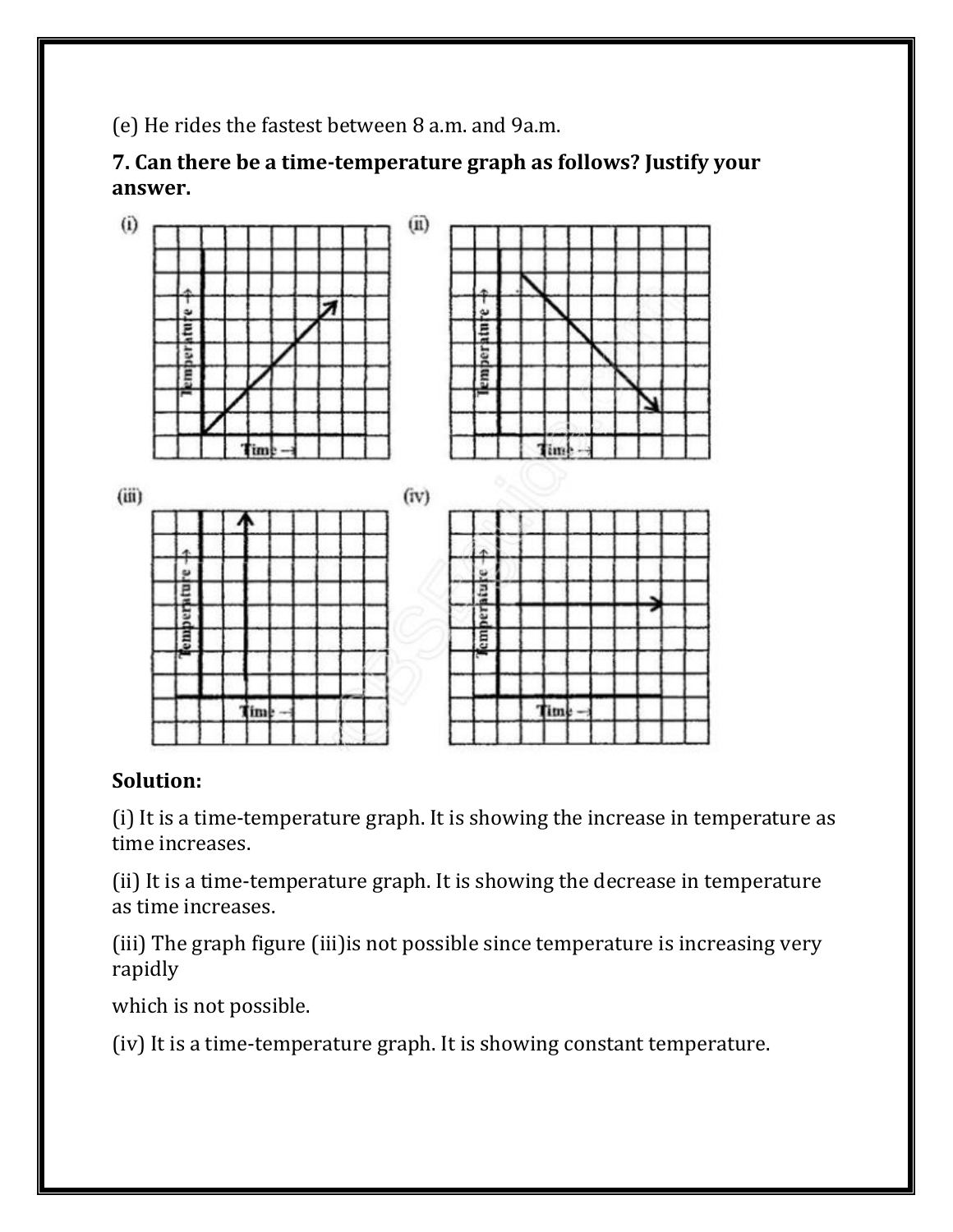Exercise 15.2 PageNo: 243

**1. Plot the following points on a graph sheet. Verify if they lie on a line**

**(a) A(4,0), B(4, 2),C(4,6), D(4, 2.5) (b) P(1, 1), Q(2, 2), R(3,3), S(4, 4) (c) K(2, 3), L(5, 3), M(5,5), N(2, 5)**

## **Solution:**

Plot all the points on the graph.



(a) All points A,B, C and D lie on a vertical line.

(b) P,Q, R and S points also make a line .It verifies that these points lie on a line.

(c) Points K, L, M and N. These points do not lie in a straight line.

### **2. Draw the line passing through (2,3)and(3,2).Find the coordinates of the points at which this line meets the x-axis and y-axis.**

## **Solution:**

Graph for the Line passes through points  $(2, 3)$  and  $(3, 2)$  is: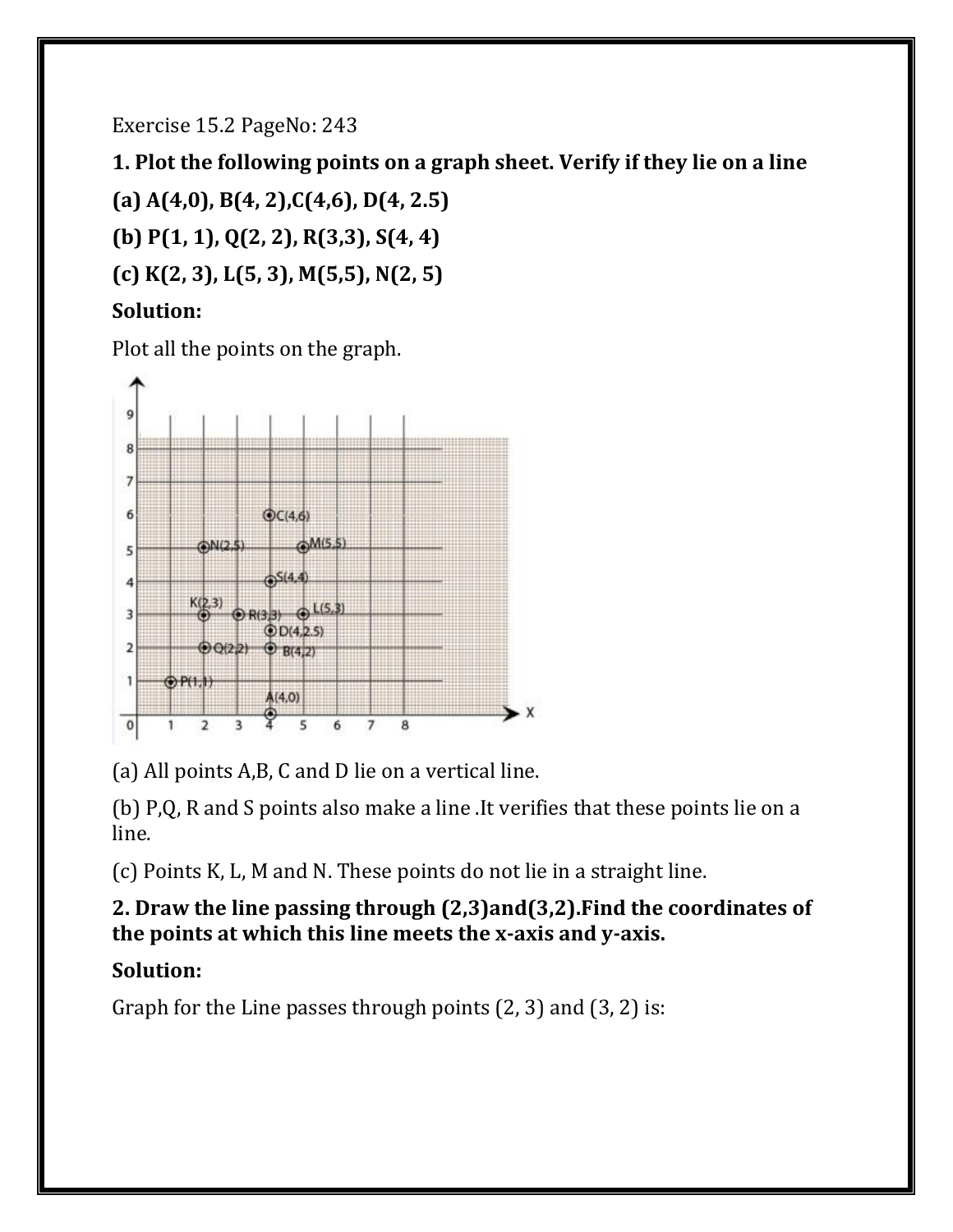

The coordinates of the points at which this line meets the x-axis at (5, 0) and Y axis at  $(0,5)$ .

## **3. Write the coordinates of the vertices of each of these adjoining figures.**



#### **Solution:**

We can observe three figures named as, OABC, PQRS and LMK.

## **Vertices of figure OABC**

O (0, 0), A (2, 0), B (2, 3) and C (0, 3)

## **Vertices of figure PQRS**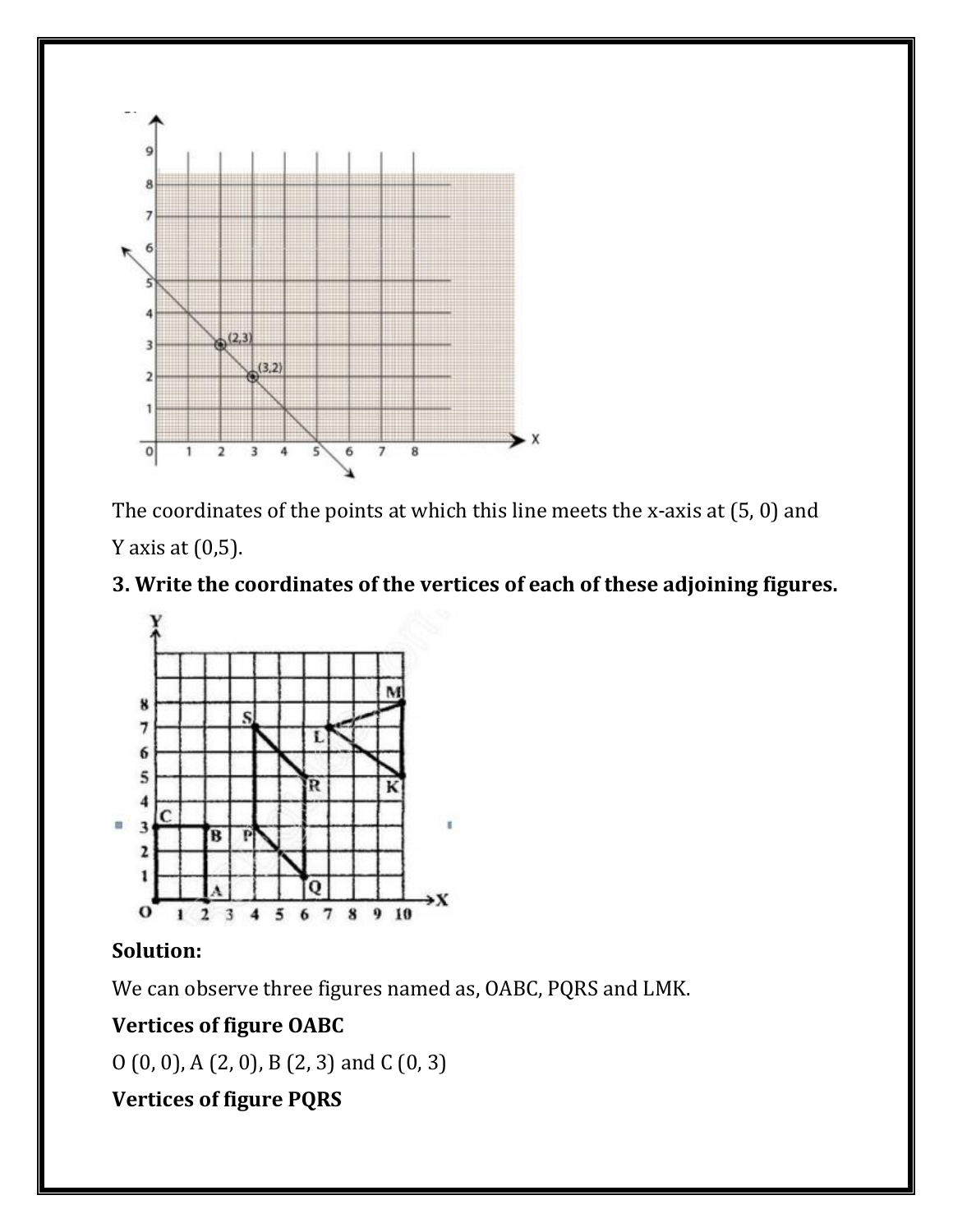P (4, 3), Q (6, 1), R (6, 5) and S (4, 7)

**Vertices of figure LMK**

L (7, 7), M(10, 8) and K(10,5)

**4. State whether True or False. Correct that are false.**

**(i) A point whose x coordinate is zero and y-coordinate is non-zero will lie on the y-axis.**

**(ii) A point whose y coordinate is zero and x-coordinate is 5 will lie on yaxis.**

**(iii) The co-ordinates of the origin are (0, 0).**

## **Solution:**

i) True

ii) False, it will lie on x axis

(iii) True

Exercise 15.3 Page No: 247

1. **Draw the graphs for the following tables of values, with suitable scales on the axes.**

## **(a) Cost of apples**

| No. of apples |  |  |  |
|---------------|--|--|--|
| Cost (in Rs.) |  |  |  |

#### **(b) Distance travelled by a car**

| Time (in hours)  | 6 a.m. | a.m. | 8 a.m. | 9 a.m. |
|------------------|--------|------|--------|--------|
| Distance (in km) | 40     | 80   | 120    | 160    |

**(i) How much distance did the car cover during the period 7.30 a.m. to 8 a.m.?**

**(ii) What was the time when the car had covered a distance of 100 km since it's start?**

**(c) Interest on deposits for a year.**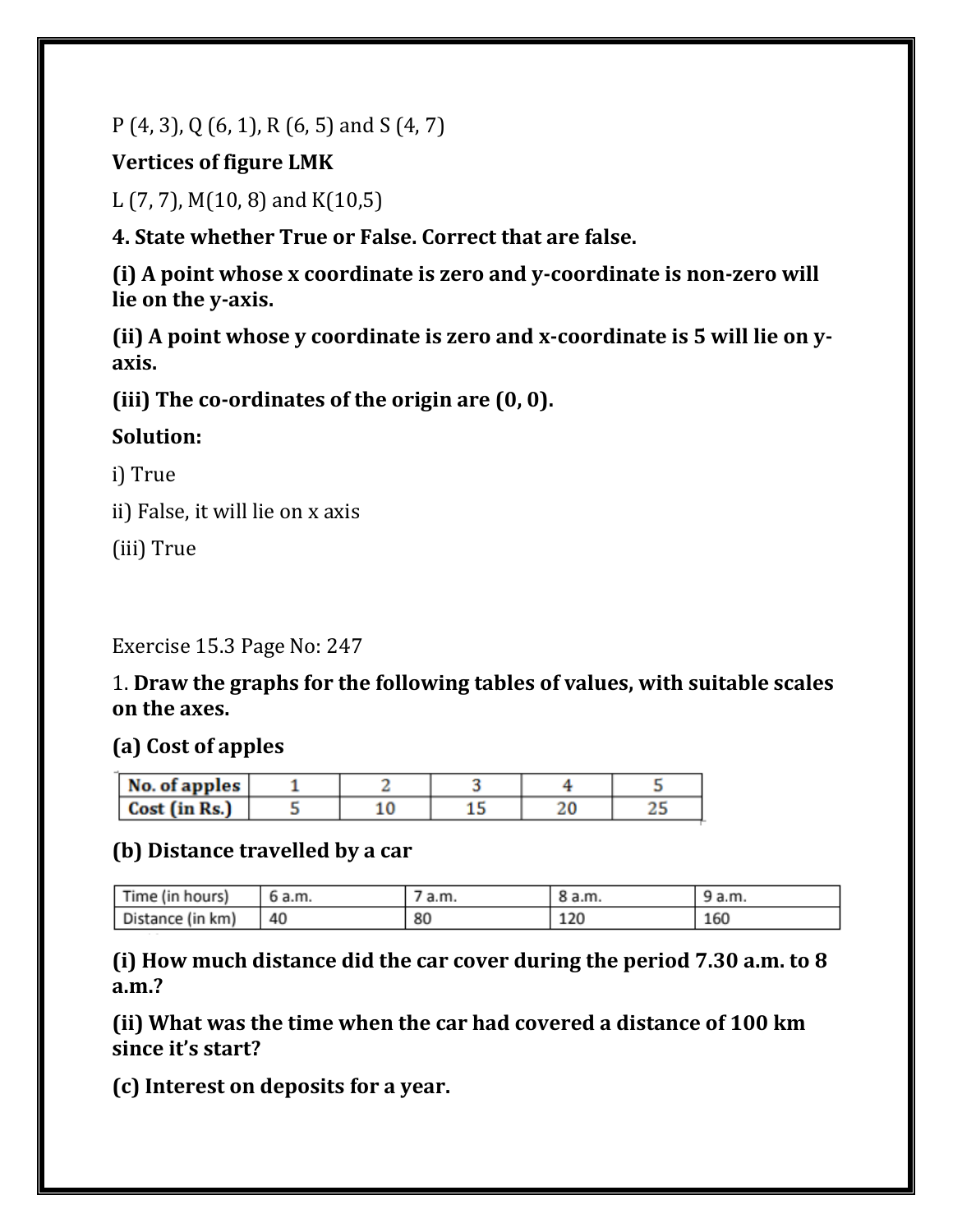| Deposit (in Rs.)                   | 1000 | 2000 | 3000 | 4000 | 5000 |
|------------------------------------|------|------|------|------|------|
| <b>Simple Interest</b><br>(in Rs.) | 80   | 160  | 240  | 320  | 400  |

**(i) Does the graph pass through the origin?**

**(ii) Use the graph to find the interest on Rs 2500 for a year.**

#### **(iii) To get an interest of Rs. 280 per year, how much money should be deposited?**

## **Solution:**

Mark "number of apples" on x-axis and "cost" on y-axis. The graph is

 $(a)$ 



(b) Represent the "time" on x-axis and "distance" on y-axis.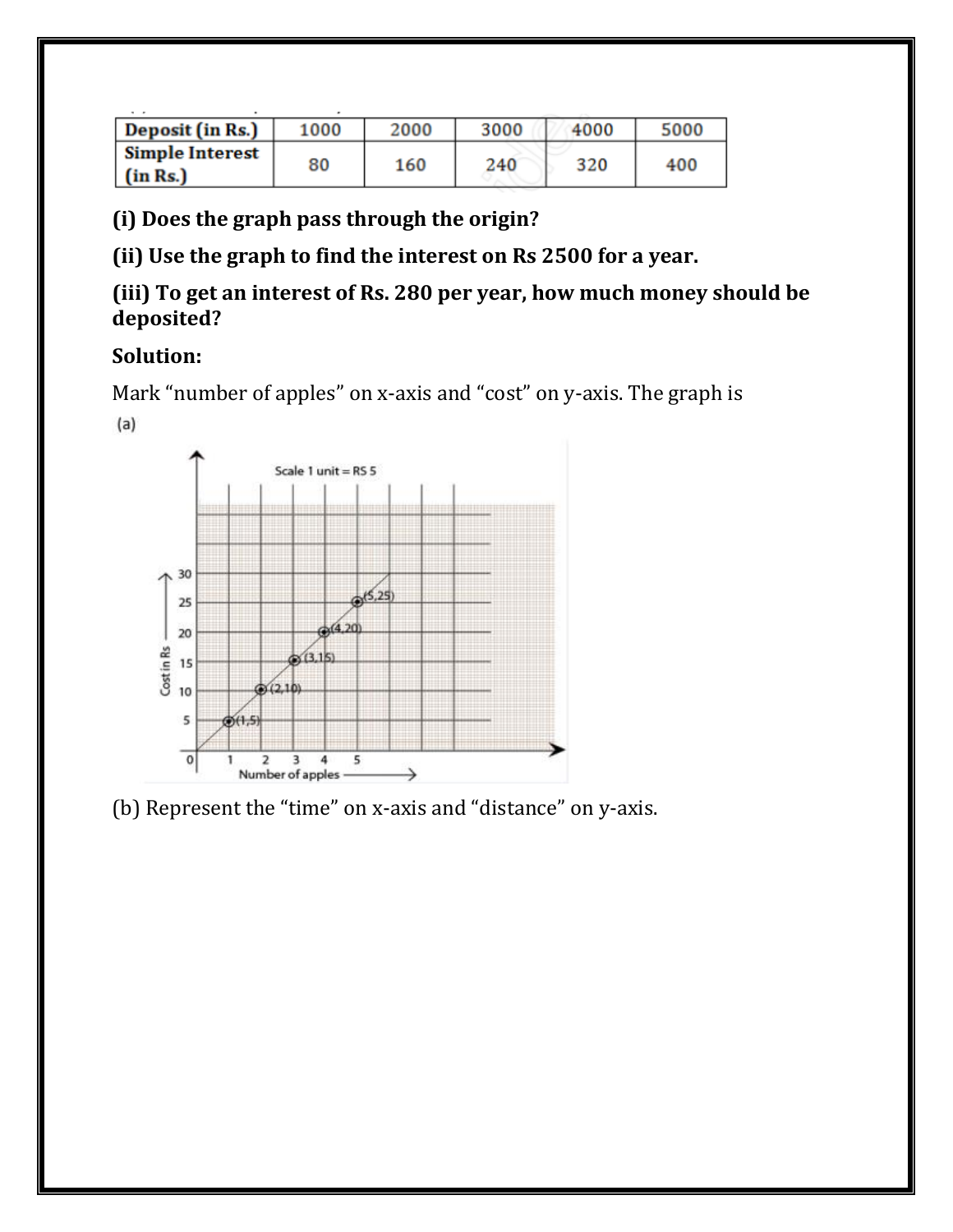

- (i) The car covered 20 km distance
- (ii) It was 7.30 am, when it covered 100 km distance.
- (c) Represent "Deposit" on y-axis and "simple interest" on x-axis.



- (i) Yes, the graph passes through the origin.
- (ii) Interest on Rs. 2500 is Rs. 200 for a year.
- (iii) Rs. 3500 should be deposited for interest of Rs. 280

## **2. Draw a graph for the following**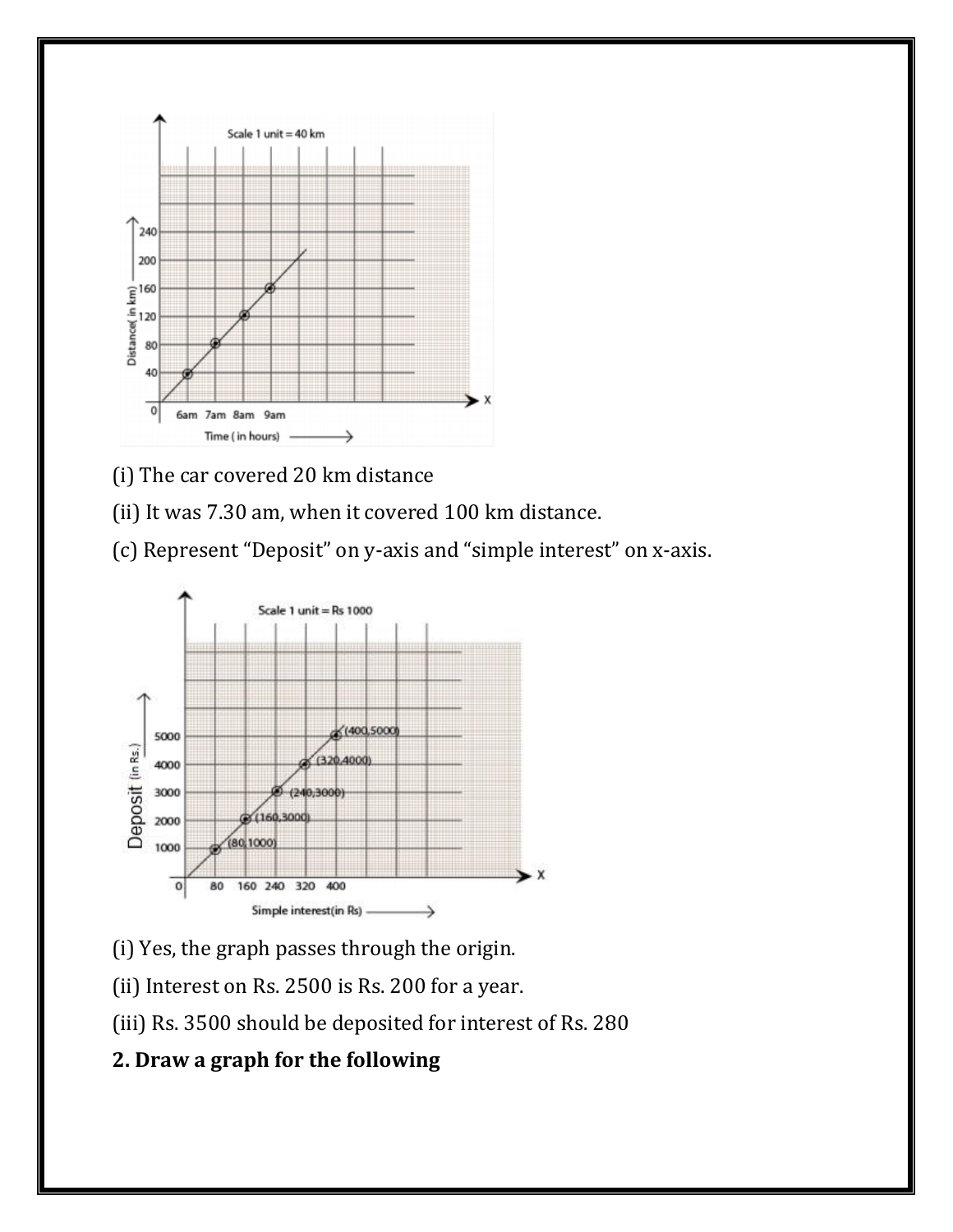| Side of             |   |    | כ.כ |    |    |
|---------------------|---|----|-----|----|----|
| square(in cm        |   |    |     |    |    |
| Perimeter (in       | 8 | 12 | 14  | 20 | 24 |
| $\mathsf{cm}$       |   |    |     |    |    |
| ls it linear granh? |   |    |     |    |    |

Is it linear graph?

| $\sim$ |  | <b>College</b> |  |
|--------|--|----------------|--|
|        |  |                |  |
|        |  |                |  |

| ,,,,                       |      |    |    |    |
|----------------------------|------|----|----|----|
| Side of square             |      |    |    |    |
| (in cm                     |      |    |    |    |
| Area (in cm <sup>2</sup> ) |      | тo | دے | 36 |
|                            | $ -$ |    |    |    |

Is it a linear graph?

### **Solution:**

(i) Yes, it is linear graph



(ii) No, it is not a linear graph because the graph does not provide a straight line.